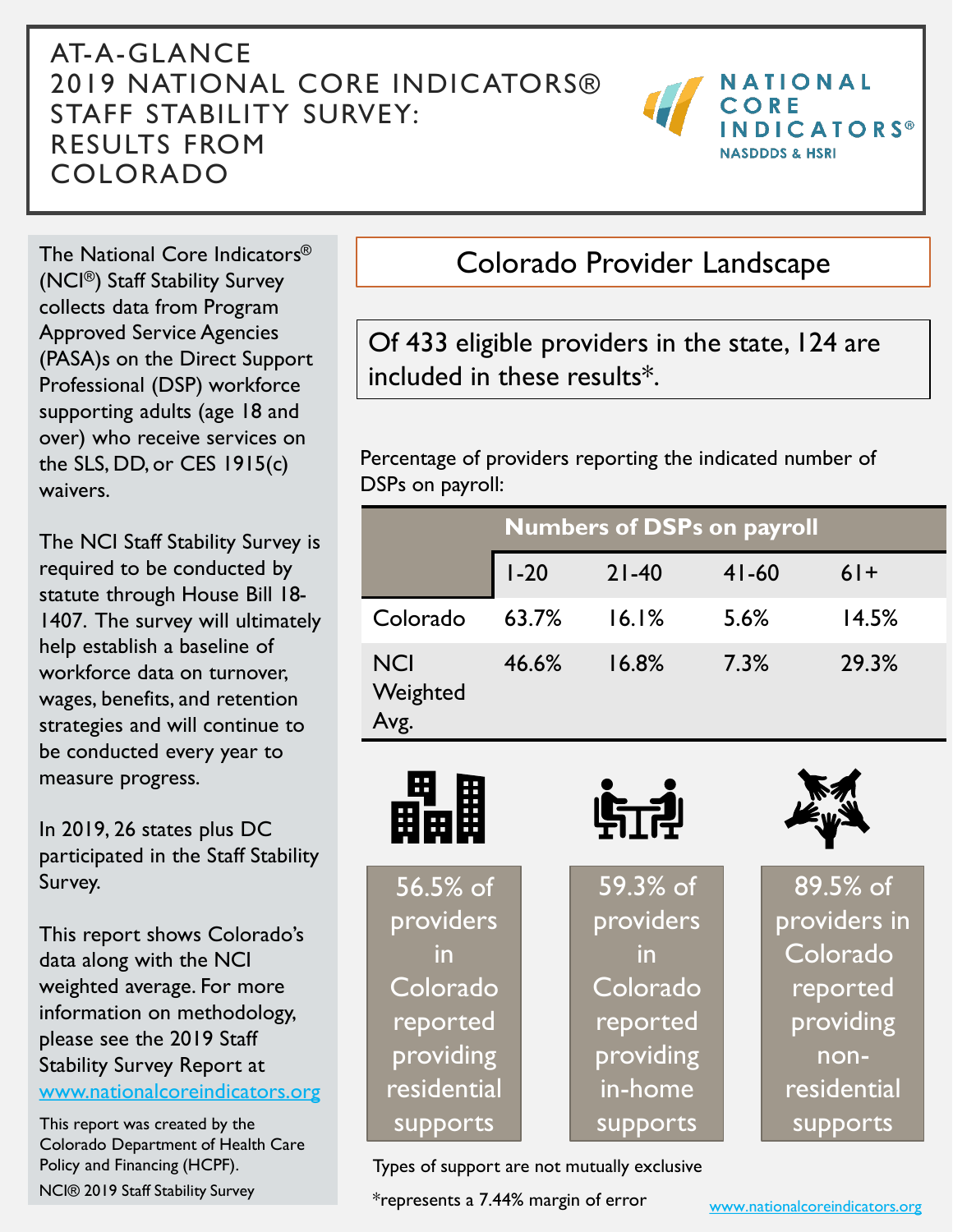Colorado Turnover Rate is 40.5%

Participating states' turnover rates ranged from 23.8% to 64.8% with an NCI weighted Average of 42.8%

In Colorado, among DSPs who were employed as of 12/31/19:

20.9% were employed less than 6 mos.

> 16.7% were employed 6-12 mos.

Full-Time Vacancy Rate: 6.4% (Weighted NCI Average: 8.5%)

Part-Time Vacancy Rate: 5.3% (Weighted NCI Average:11.2%)

In Colorado, among DSPs who **separated from employment** in 2019

> 27.6% had been employed less than 6 mos.

19.7% had been employed 6-12 mos.

Of all DSP separations in Colorado in 2019…

75.5% were voluntary separations

19.8% employment was terminated

4.7% don't know reason for separation

NCI® 2019 Staff Stability Survey

[www.nationalcoreindicators.org](http://www.nationalcoreindicators.org/)